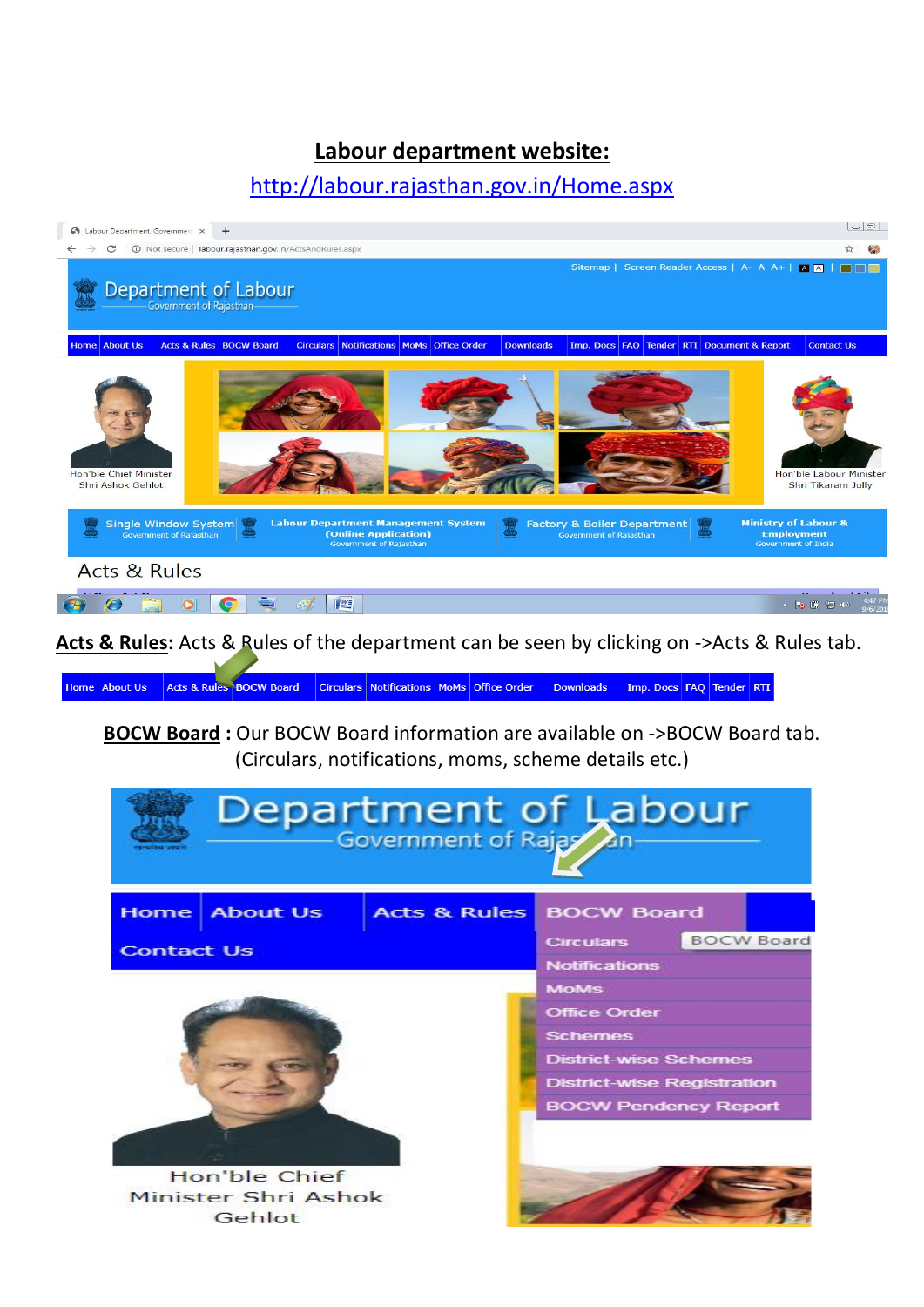**Circulars:-** Circulars of the labour department can be seen by clicking on ->Circulars tab (on the Home page main tab bar next to BOCW Board Tab)



Acts & Rules BOCW Board Circulars Notifications MoMs Office Order Downloads Imp. Docs FAQ Tender RTI Home About Us

**Office Order:** click on ->Office Order tab. The screen will look like



**Downloads: To** Download department related formats, BFMS & other user guide etc can be done by clicking on ->Downloads tab.



**Imp. Docs:** by clicking on ->Imp. Docs tab we can see the latest important documents which is mostly related to the new developments in the department and LDMS.